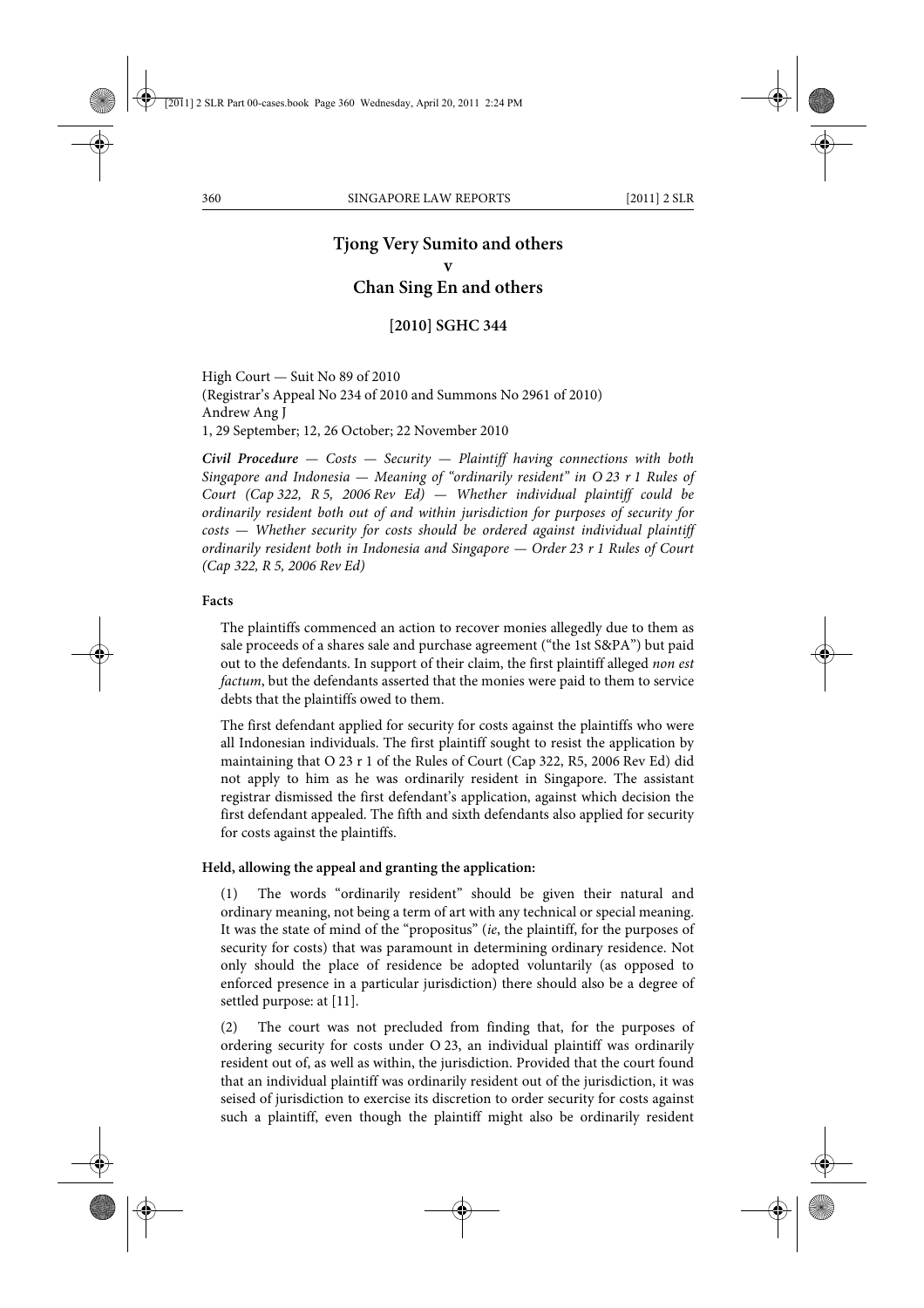within the jurisdiction. This interpretation of O 23 would preserve the court's discretion to order security if it was just in all the circumstances to do so: at [19].

(3) The pre-condition for the exercise of the court's discretion to order security for costs against the plaintiffs under  $O(23)$  r  $1(1)(a)$  had been satisfied. The objective evidence indicated that the plaintiffs were ordinarily resident in Indonesia as they appeared to have adopted Indonesia voluntarily as a place of residence with a substantial degree of settled purpose, *viz*, for residential and business purposes: at [21] and [24].

(4) The first plaintiff was also ordinarily resident in Singapore. He had spent a considerable amount of time in Singapore since 2007 as he had strong family ties and business interests here: at [25] to [27].

(5) The connection of the plaintiff with Singapore was relevant to the exercise of the court's discretion to order security for costs against him. If the plaintiff had an established home and was ordinarily resident in Singapore, an order for security might rarely be ordered against him. While the first plaintiff had close connections with Singapore, he did not own any substantial property in Singapore of a fixed and permanent nature, and doubts had been raised as to the value of the shares that he owned in the companies in Singapore. It did not appear that the plaintiffs owned any assets of substance in Singapore against which costs orders in the defendants' favour could be enforced: at [37] to [39].

(6) At first blush that one principal ground of the plaintiffs' claim was *non est factum* did not inspire confidence that the first plaintiff would succeed since he was a seasoned businessman. However, the defendants had not produced credible documentary evidence to support their defence that part of the sale proceeds of the 1st S&PA had been paid to them to service debts owed to them by the plaintiffs. In such a situation where the relative strengths of the parties' cases were so evenly balanced, the plaintiffs' lack of substantial assets in Singapore would ordinarily make it just to order security for costs against them, provided that such an order would not oppressively stifle their claim: at [42], [43] and [45].

(7) The plaintiffs had not given credible evidence to support their claim that an order for security for costs against them would unfairly stifle their claim. In the event that the other defendants similarly applied for security for costs against the plaintiffs, each of their applications should be considered separately and the likelihood of stifling of the plaintiffs' claims should be assessed separately in each application: at [46].

#### **Case(s) referred to**

*CIR v Lysaght* [1928] AC 234 (refd) *Corbett v Nguyen* [2008] NSWSC 1265 (folld)

*Creative Elegance (M) Sdn Bhd v Puay Kim Seng* [1999] 1 SLR(R) 112; [1999] 1 SLR 600 (refd)

*DSQ Property Co Ltd v Lotus Cars Ltd* [1987] 1 WLR 127 (distd)

*Jurong Town Corp v Wishing Star Ltd* [2004] 2 SLR(R) 427; [2004] 2 SLR 427 (refd)

*Keary Developments Ltd v Tarmac Construction Ltd* [1995] 3 All ER 534 (refd) *Levene v CIR* [1928] AC 217 (refd)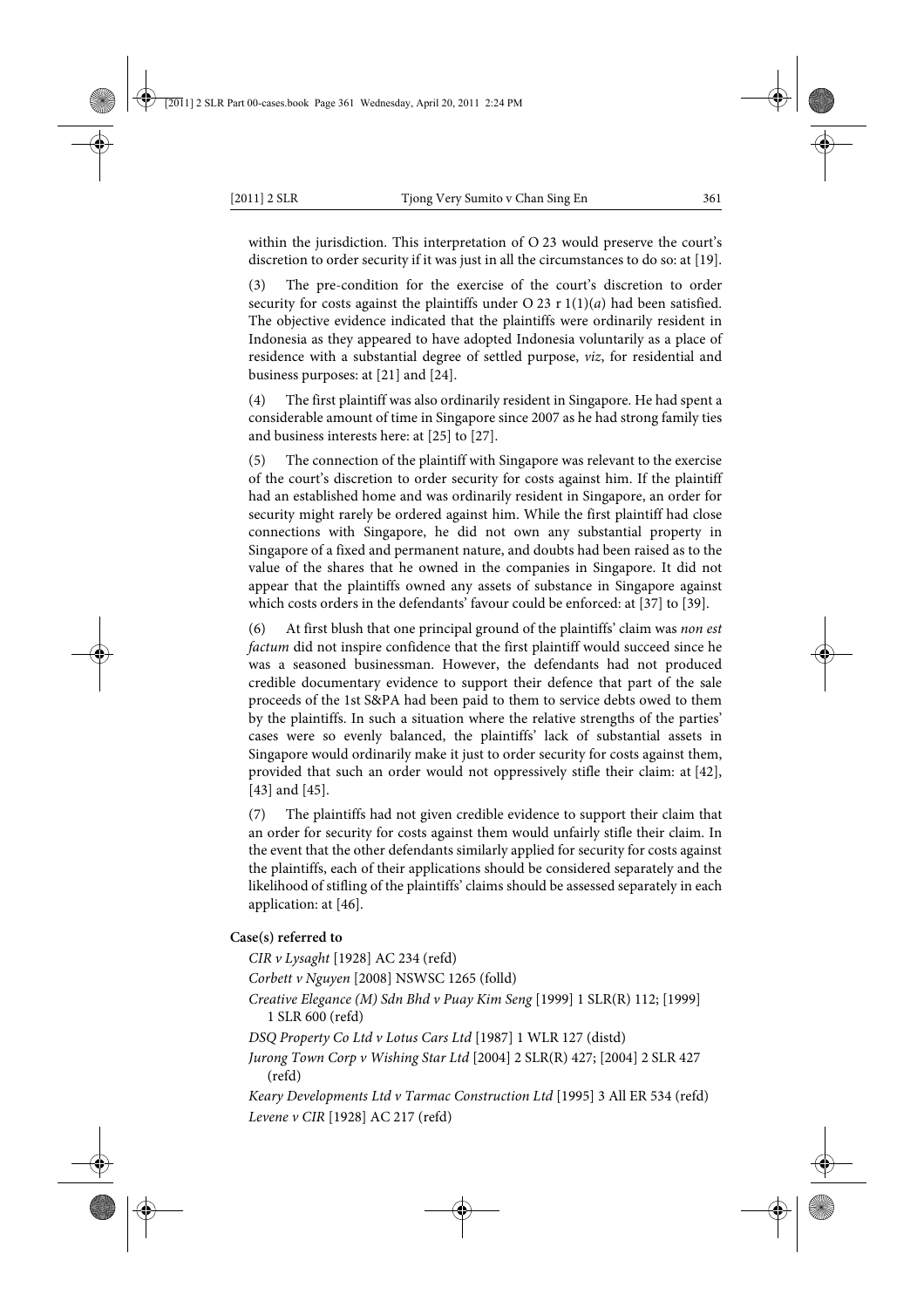*Leyvand v Barasch* The Times (23 March 2000) (folld)

*Little Olympian Each Ways Ltd,* Re [1995] 1 WLR 560 (distd)

*Logue v Hansen Technologies Ltd* [2003] FCA 81 (folld)

*Ong Jane Rebecca v Pricewaterhousecoopers* [2009] 2 SLR(R) 796; [2009] 2 SLR 796 (refd)

*Ooi Ching Ling Shirley v Just Gems Inc* [2002] 2 SLR(R) 738; [2002] 3 SLR 538 (refd)

*Parkinson v Myer Wolff and Manley (a firm)* (23 April 1985; CA (Eng)) (refd)

*Porzelack KG v Porzelack (UK) Ltd* [1987] 1 WLR 420 (refd)

*Raeburn v Andrews* (1874) LR 9 QB 118 (distd)

*R v Barnet London Borough Council,* Ex parte *Nilish Shah* [1983] 2 AC 309 (folld)

*Sir Lindsay Parkinson & Co Ltd v Triplan Ltd* [1973] QB 609 (refd)

*Sumio Sakata v Fuminori Paul Naruse* [2004] SGHC 102 (refd)

*Wilson Vehicle Distributions Ltd v The Colt Car Co Ltd* [1984] BCLC 93 (refd)

*Wishing Star Ltd v Jurong Town Corp* [2004] 1 SLR(R) 1; [2004] 1 SLR 1 (refd)

# **Legislation referred to**

Companies Act (Cap 50, 2006 Rev Ed) ss 173(2), 173(6), 388(1) Rules of Court (Cap 322, R 5, 2006 Rev Ed) O 23 r 1(1) (consd); O 23, O 23 r 1, O 23 r 1(1)(*a*), O 23 r 1(1)(*b*), O 23 r 1(1)(*c*), O 23 r 1(1)(*d*) Judgments Extension Act 1868 (c 54) (UK) Rules of the Supreme Court (UK) O 23 r 1(1)

*Shannon Ong (Gabriel Law Corporation) for the plaintiffs; Nicholas Narayanan (Nicholas & Tan LLP) for the first defendant; Margaret Ling Weiwei and Aaron Lee (Allen & Gledhill LLP) for the fifth and sixth defendants.*

22 November 2010 **Judgment reserved.** 

#### **Andrew Ang J:**

#### **Introduction**

1 These were applications for security for costs against the plaintiffs. Having failed before the assistant registrar ("the AR"), the first defendant filed Registrar's Appeal No 234 of 2010 ("RA 234/2010") appealing against the AR's decision not to award security for costs. The fifth and sixth defendants also applied under Summons No 2961 of 2010 ("Sum 2961/2010") for security for costs against the plaintiffs. Both RA 234/2010 and Sum 2961/2010 were fixed to be heard together before me.

2 After hearing submissions from all the relevant parties on 29 September 2010, I gave a brief oral judgment on 12 October 2010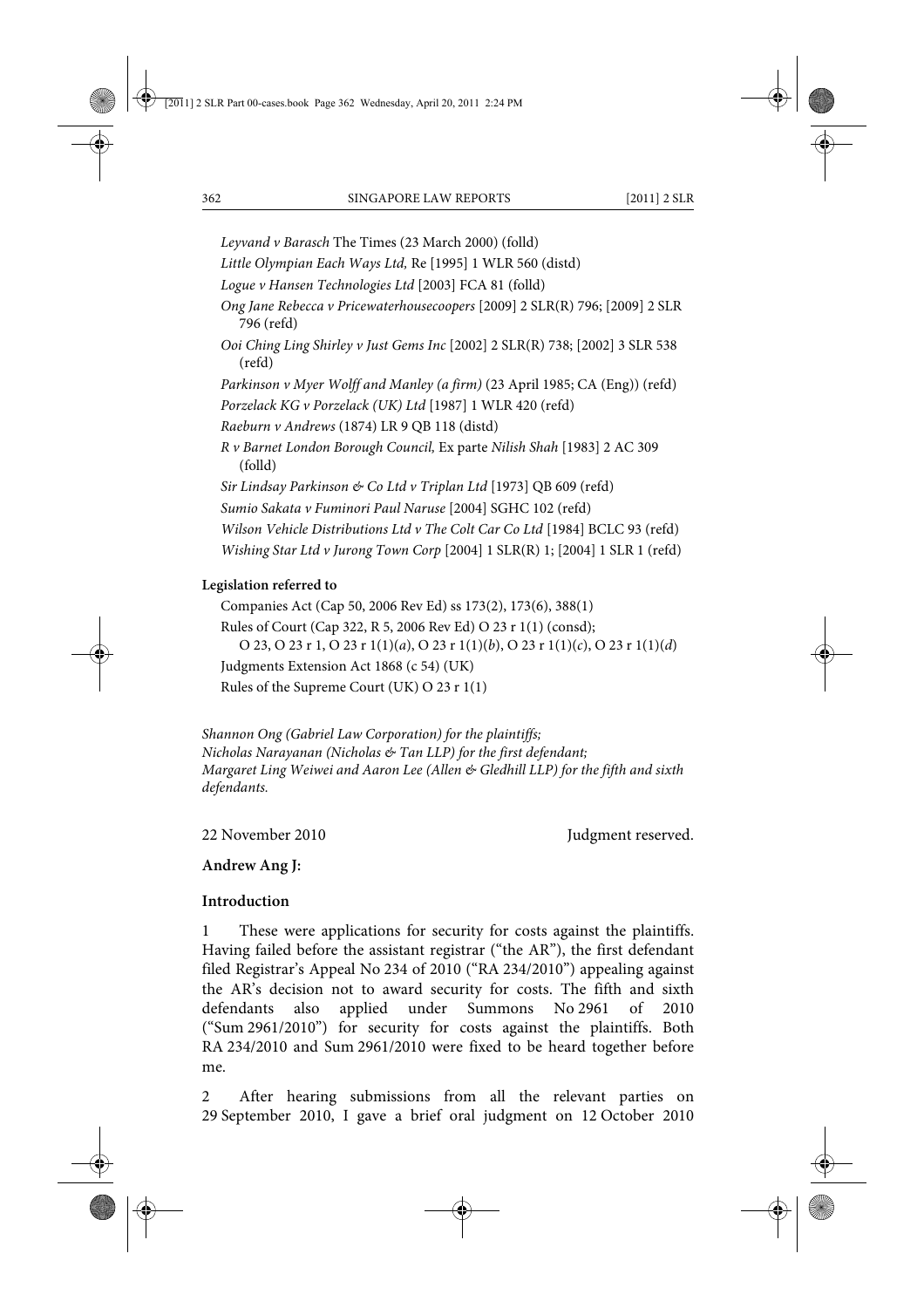awarding security for costs against the plaintiffs, thus allowing the appeal in RA 234/2010 and the application in Sum 2961/2010.

3 On 15 October 2010, counsel for the plaintiffs wrote in requesting for further arguments. This was followed by a letter dated 18 October 2010 from counsel for the fifth and sixth defendants and another letter in reply the following day from counsel for the plaintiffs, who also sought clarification of my orders made on 12 October 2010. I heard parties' further arguments on 26 October 2010. Despite the strenuous arguments of counsel for the plaintiffs, I was not persuaded to alter my earlier decision granting security for costs against the plaintiffs.

As these proceedings concerned the interesting issue of whether a plaintiff can be ordinarily resident both within and out of the jurisdiction for the purpose of ordering security for costs against him (and if so, whether such security should be ordered) and in order to provide the clarification sought by the plaintiffs, I now render in writing the grounds for my judgment.

# **Background facts**

5 The plaintiffs commenced Suit No 89 of 2010 ("the Suit") against the first to ninth defendants in February 2010. The tenth defendant Magnus Energy Group Ltd ("MEGL") and the eleventh defendant Antig Investments Pte Ltd ("Antig") were added by way of an amendment to the statement of claim on 26 August 2010. Antig is a wholly-owned subsidiary of MEGL. The Suit related to a shares sale and purchase agreement dated 23 November 2004 ("the 1st S&PA") and two other share sale agreements dated 12 July 2007 ("the 2nd S&PA").

6 Under the 1st S&PA between the plaintiffs and Antig, the plaintiffs agreed to sell in aggregate 72% of the shares in an Indonesian company PT Deefu Chemical Indonesia ("PT Deefu") to Antig for US\$18m ("the Sale Price"), which was to be paid by Antig in the form of cash and shares in MEGL. The 1st S&PA was subsequently varied by four supplemental agreements and a letter dated 31 May 2006 from Antig to the plaintiffs. The net effect of these variations to the payment terms of the 1st S&PA was that, of the Sale Price, US\$6m was to be paid in cash to the first plaintiff and the remaining US\$12m was to be paid to the second and fourth defendants in cash as well as shares in MEGL.

7 Under the 2nd S&PA, the following transactions were effected:

(a) the first plaintiff sold his 5% interest in another Indonesian company PT Batubaraselares Sapta (the remaining 95% of which is owned by PT Deefu) to the seventh defendant for US\$336,000; and

(b) the first plaintiff sold his remaining 28% interest in PT Deefu to the eighth defendant for US\$1.68m.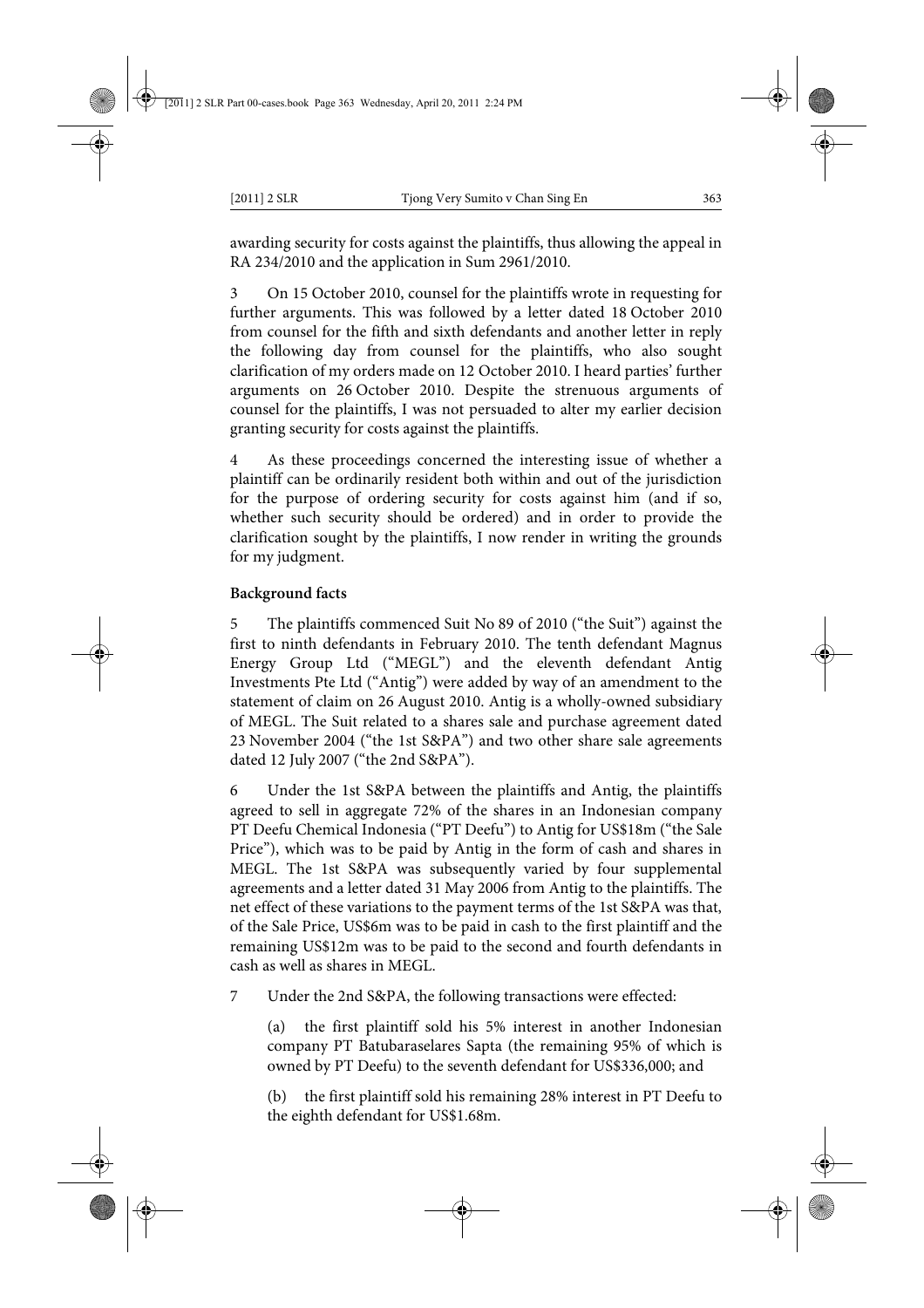8 To date, pursuant to the 1st S&PA as modified, the plaintiffs have received directly the sum of approximately US\$5.5m while the second and fourth defendants have received US\$12m in total. The plaintiffs' claims in the Suit are made on the grounds of, *inter alia*:

(a) Fraudulent misrepresentation (as against the first and fifth defendants and MEGL) in that the former two defendants (acting as agents for MEGL) had fraudulently misrepresented to the first plaintiff that the Sale Price would be paid to the plaintiffs. In this regard, the first plaintiff alleged that he was not well-versed in English and that his understanding of the terms of the 1st S&PA was based on what the fifth defendant had told him.

(b) Unlawful means conspiracy in respect of the 1st S&PA as against the first to sixth defendants and/or MEGL for conspiring to cause the plaintiffs to enter into the 1st S&PA on the basis that the Sale Price would be paid to the first plaintiff.

(c) Resulting trust and/or constructive trust and/or moneys had and received against the various defendants for moneys that they had wrongfully received in relation to the 1st and 2nd S&PAs.

# **The AR's decision**

9 On 27 May 2010, the AR dismissed the first defendant's application in Summons No 1720 of 2010 ("Sum 1720/2010") for security for costs, being of the view that the first plaintiff is ordinarily resident in Singapore. While he also held that the second and third plaintiffs are nominal plaintiffs, he was minded to apply the principle elucidated in *Singapore Civil Procedure* (Sweet & Maxwell Asia, 2007) ("*White Book*") at para 23/3/10 that no order for security for costs will be made if there is a co-plaintiff resident within the jurisdiction. The first defendant filed RA 234/2010 against this decision.

#### **The applications for security for costs**

…

10 Security for costs may be ordered against a plaintiff under O 23 r 1 of the Rules of Court (Cap 322, R 5, 2006 Rev Ed) which provides as follows:

#### **Security for costs of action, etc. (O. 23, r. 1)**

**1**.—(1) Where, on the application of a defendant to an action or other proceeding in the Court, it appears to the Court —

(*a*) that the plaintiff is ordinarily resident out of the jurisdiction;

(*b*) that the plaintiff (not being a plaintiff who is suing in a representative capacity) is a nominal plaintiff who is suing for the benefit of some other person and that there is reason to believe that he will be unable to pay the costs of the defendant if ordered to do so;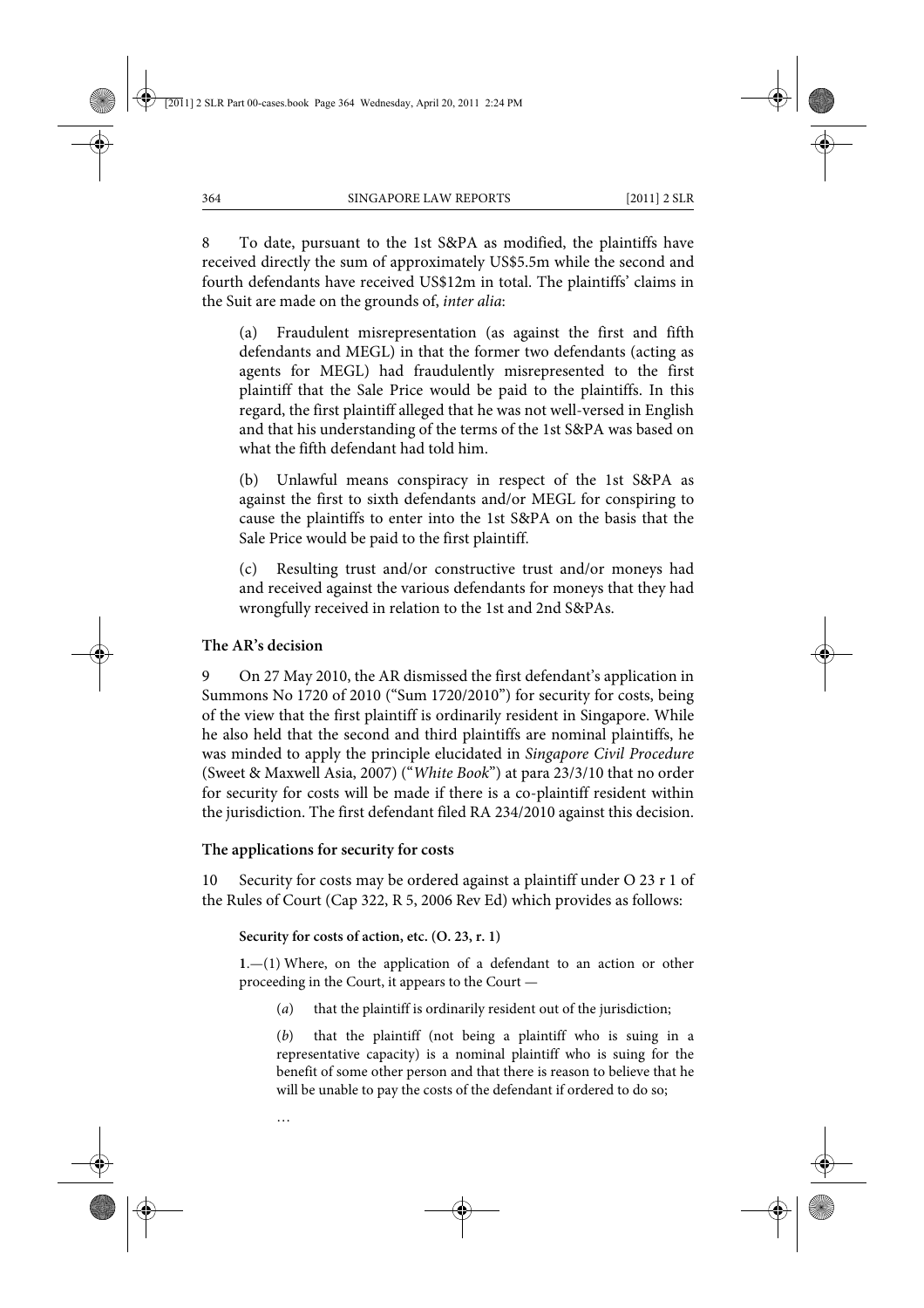then, if, having regard to all the circumstances of the case, the Court thinks it just to do so, it may order the plaintiff to give such security for the defendant's costs of the action or other proceeding as it thinks just.

The court's jurisdiction to order security for costs against a plaintiff is founded on at least one of the four factual conditions listed in O 23 rr  $1(1)(a)-1(1)(d)$ . Once one of those conditions is satisfied, the court may exercise its discretionary power to order the plaintiff to give security for the defendant's costs if it thinks it just to do so having regard to all the circumstances of the case. In this regard, factors commonly taken into account include whether the plaintiff's claim is *bona fide*, whether it has a reasonably good prospect of success, as well as whether the application for security was being used oppressively with a view to stifling a genuine claim (see, *eg*, *Sir Lindsay Parkinson & Co Ltd v Triplan Ltd* [1973] QB 609 *per* Lord Denning MR at 626-627, cited with approval in *Creative Elegance (M) Sdn Bhd v Puay Kim Seng* [1999] 1 SLR(R) 112 at [14]).

# *Ordinarily resident out of jurisdiction*

# *Natural and ordinary meaning*

11 The words "ordinarily resident" should be given their natural and ordinary meaning; the expression is not a term of art with any technical or special meaning. Thus, in *Regina v Barnet London Borough Council, Ex parte Nilish Shah* [1983] 2 AC 309 ("*Shah*"), the House of Lords held that (at 343):

… 'ordinarily resident' refers to a man's abode in a particular place or country which he has adopted voluntarily and for settled purposes as part of the regular order of his life for the time being, whether of short or of long duration.

It is the state of mind of the "propositus" that is paramount in determining ordinary residence. Not only should the place of residence be adopted voluntarily (as opposed to enforced presence in a particular jurisdiction by reason of kidnapping or imprisonment *etc*), there should also be a degree of settled purpose. In this regard, in his Lordship's judgment in *Shah*, Lord Scarman observed that (at 344):

… The purpose may be one; or there may be several. It may be specific or general. All that the law requires is that there is a settled purpose. This is not to say that the 'propositus' intends to stay where he is indefinitely; indeed his purpose, while settled, may be for a limited period. Education, business or profession, employment, health, family, or merely love of the place spring to mind as common reasons for a choice of regular abode. And there may well be many others. All that is necessary is that the purpose of living where one does has a sufficient degree of continuity to be properly described as settled.

12 In arriving at its conclusions, the House of Lords in *Shah* relied to some extent on two tax cases reported in 1928 which sought to elucidate the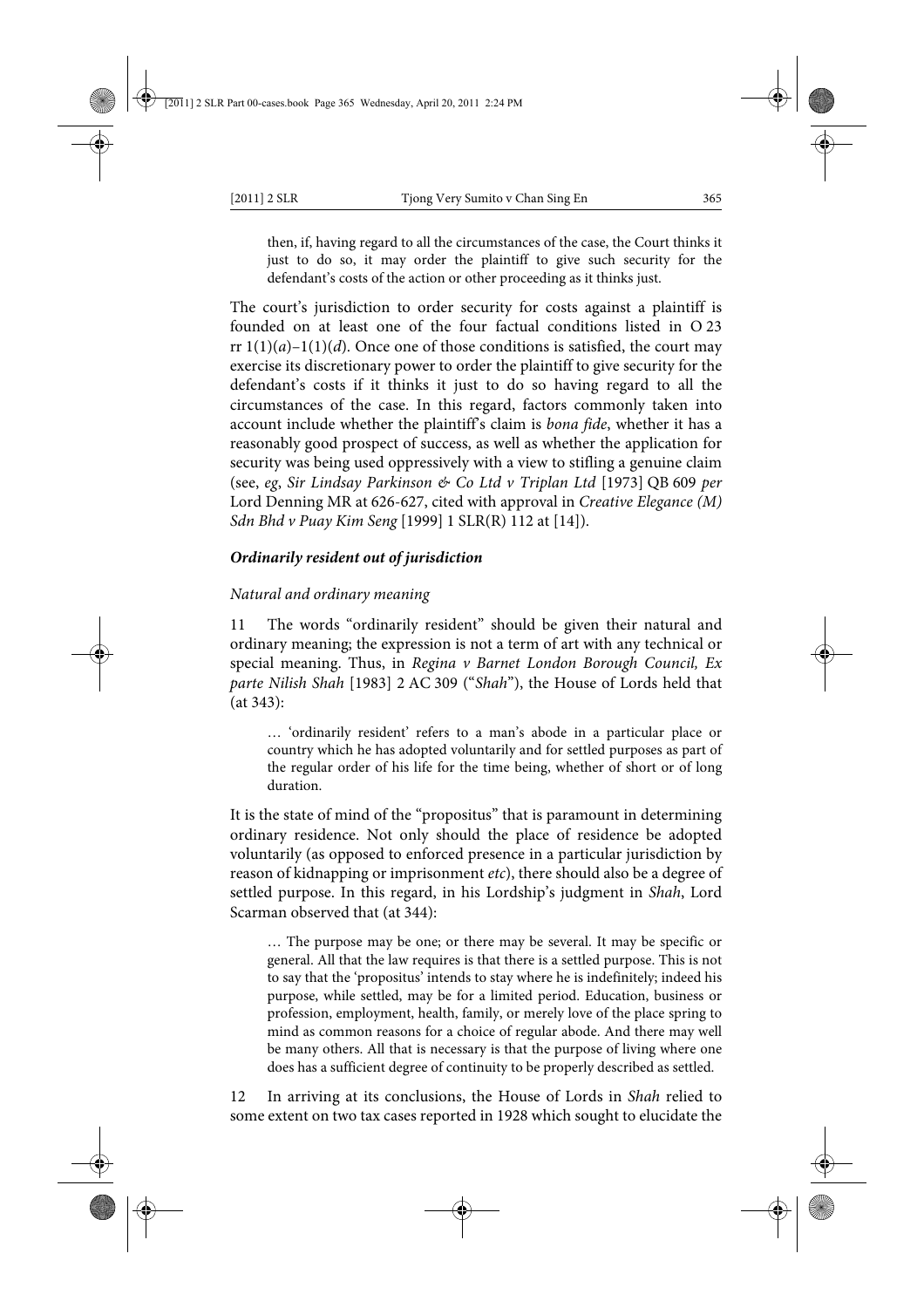natural and ordinary meaning of the words "ordinary residence", namely, *Levene v Commissioners of Inland Revenue* [1928] AC 217 and *Commissioners of Inland Revenue v Lysaght* [1928] AC 234. *Shah* itself was a judicial review case concerning educational grants to students "ordinarily resident" in the United Kingdom. While these authorities did not concern applications for security for costs, I concur with Lindsay J's view in *In re Little Olympian Each Ways Ltd* [1995] 1 WLR 560 ("*Little Olympian*") at 566 that "so far as concerns individuals the test applied in tax cases have without any awkwardness or consciousness of injustice been adopted for other more general purposes" and "one need not be especially shy in this area about adopting the conclusion of tax cases to cases outside tax".

#### *Ordinarily resident in more than one jurisdiction*

13 In his written submissions for the purposes of the 29 September 2010 hearing, counsel for the plaintiffs, Mr Shannon Ong, submitted (at para 16(ii)) that "[i]n fact a person can be ordinarily resident in more than one place", citing Kerr LJ's judgment in *Parkinson v Myer Wolff and Manley (a firm)* (23 April 1985; CA (Eng)). However, in his further arguments, Mr Ong contended that if a person is ordinarily resident within jurisdiction, that same person cannot be ordinarily resident in another jurisdiction. In support of that latter proposition, Mr Ong cited the Singapore High Court decision in *Wishing Star Ltd v Jurong Town Corp* [2004] 1 SLR(R) 1 ("*Wishing Star (HC)*") where Choo Han Teck J expressed the following view (at [3]):

A branch is but a part of the company. When reference is made to the term 'ordinarily resident', it applies to the company and not to its branches. The question arises as to whether a company can be ordinarily resident in a jurisdiction where its branches are located. *Generally speaking, it would do violence to the language to hold that anyone, whether a corporate body or an individual person, may be said to be ordinarily resident in more than one place at a time. A person or a company may always set up more than one residence in as many jurisdiction as they can afford – but a house is not a home*. … [emphasis added in bold italics]

Mr Ong also invited me to find further authority for that proposition in *Little Olympian* in Lindsay J's observations that (at 565–566):

… The addition of the adverb 'ordinarily' does add something of importance to the word 'resident.' It connotes a degree of continuity being required, a reference to the way in which things are usually or habitually ordered: see *Reg. v. Barnet London Borough Council, Ex parte Nilish Shah* [1983] 2 A.C. 309, 341. *Whilst the added word might not have a corresponding effect in the case of an individual*, as I see it it is more difficult for a corporation to be ordinarily resident in more than one place than it would be for it merely to be resident in more than one place. *Moreover, the context of Ord. 23, r. 1(1)(***a***) is, at lowest, consistent with the propositus having only one ordinary residence. If that is not so one gets to the position, surely*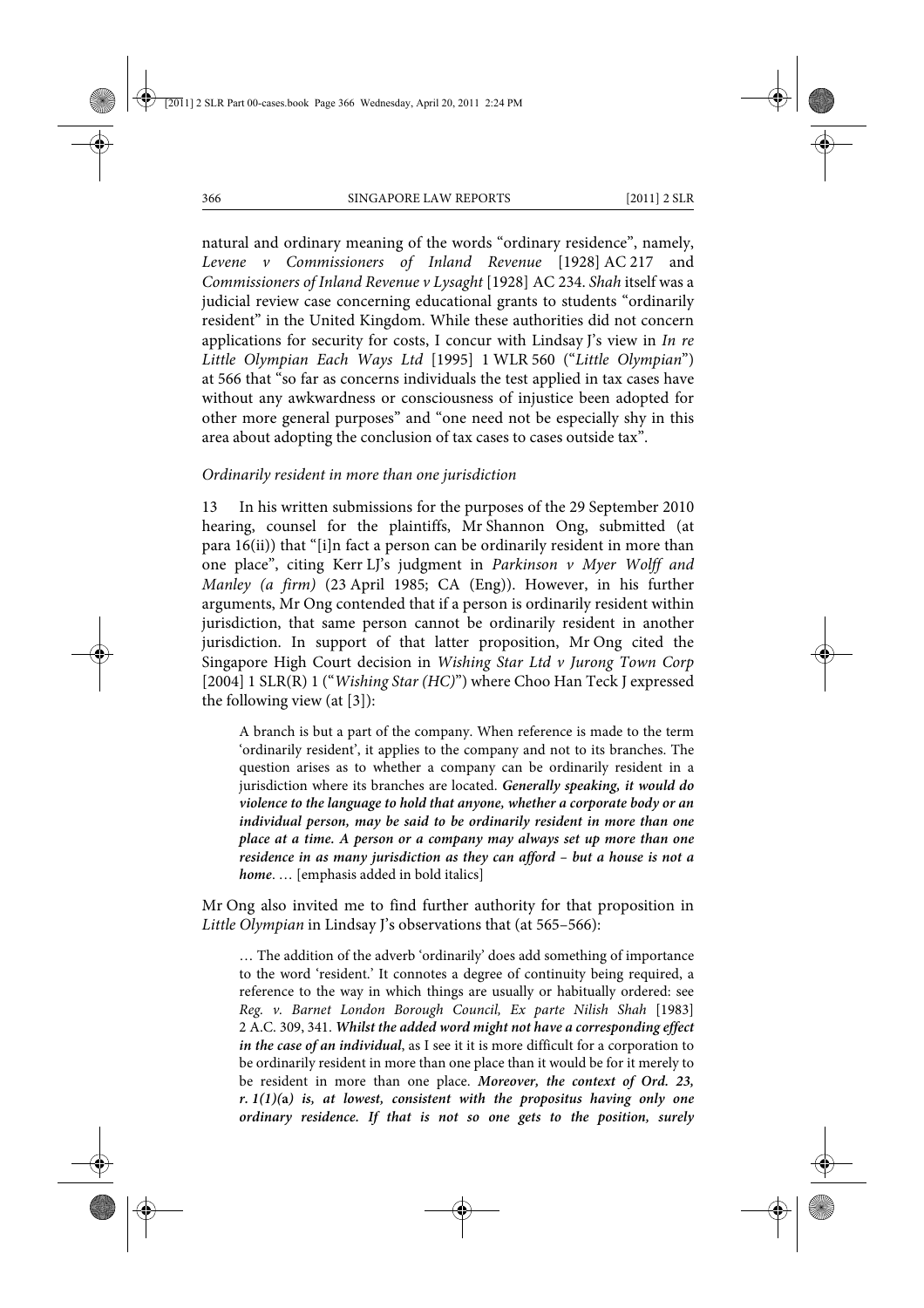*uncontemplated, that whereas a man ordinarily resident here could not have an order made against him by reason of his impecuniosity, if he also were to be ordinarily resident out of the jurisdiction then there would be jurisdiction to make an order against him*. Both the word 'ordinarily' and the framework of Order 23 should incline me to a meaning for 'ordinarily resident' in this case such that, *other than in exceptional circumstances*, I should be able to envisage only one such residence. [emphasis added in bold italics]

14 Despite Mr Ong's strenuous arguments to the contrary, to my mind, these judicial observations, so far as they relate to an *individual* plaintiff, are *obiter dicta*. Neither of these cases stands as irrefutable authority for the proposition recommended by Mr Ong that no individual plaintiff could be both ordinarily resident out of and within the jurisdiction. As pointed out by counsel for the fifth and sixth defendants, Ms Margaret Ling, the facts of both *Wishing Star (HC)* and *Little Olympian* did not concern individual plaintiffs, but plaintiff corporations. When the decision in *Wishing Star (HC)* refusing security for costs was upheld by the Court of Appeal in *Jurong Town Corp v Wishing Star Ltd* [2004] 2 SLR(R) 427 ("*Wishing Star (CA)*"), the appellate court did not find it at all necessary to deal with the issue of dual ordinary residences, accepting instead as a fact that the plaintiff in that case, a company incorporated in Hong Kong but with a registered office in Singapore, was ordinarily resident out of jurisdiction. Indeed, the force of Choo J's observations in *Wishing Star (HC)* at [3] (quoted at [13] above) is diminished somewhat by his views at [4] that:

… It is, of course, possible that a company comprising of, say three main shareholders and directors, may have three equally dominant centres of management if each of the three operate in like-manner and extent in different jurisdictions. *In such cases, the company may be said to be ordinarily resident in each of the three jurisdictions for the purposes of an application for security for costs*. … [emphasis added in bold italics]

15 While at first glance Lindsay J seemed to have laid down the rule in *Little Olympian* ([12] *supra*) that under O 23 there can only be *one* ordinary residence, I pause to observe that the learned judge had not closed the door completely to the conceptual possibility that an individual plaintiff can have more than just one ordinary residence for the purposes of an order under O 23. First, in noting that the addition of the adverb "ordinarily" adds something of importance to the word "resident", connoting a degree of continuity and habit, Lindsay J opined in passing that "in the case of an individual" the added adverb might *not* have the effect that it would be more difficult to be ordinarily resident in more than one place, than to be merely resident in more than one place. Second, the learned judge conceded that there could be "exceptional circumstances" in which an individual plaintiff was ordinarily resident in more than one jurisdiction.

16 In contrast, in a case involving an individual plaintiff, *Leyvand v Barasch* The Times (23 March 2000) (transcript) ("*Leyvand*"), Lightman J held (at [5]) that: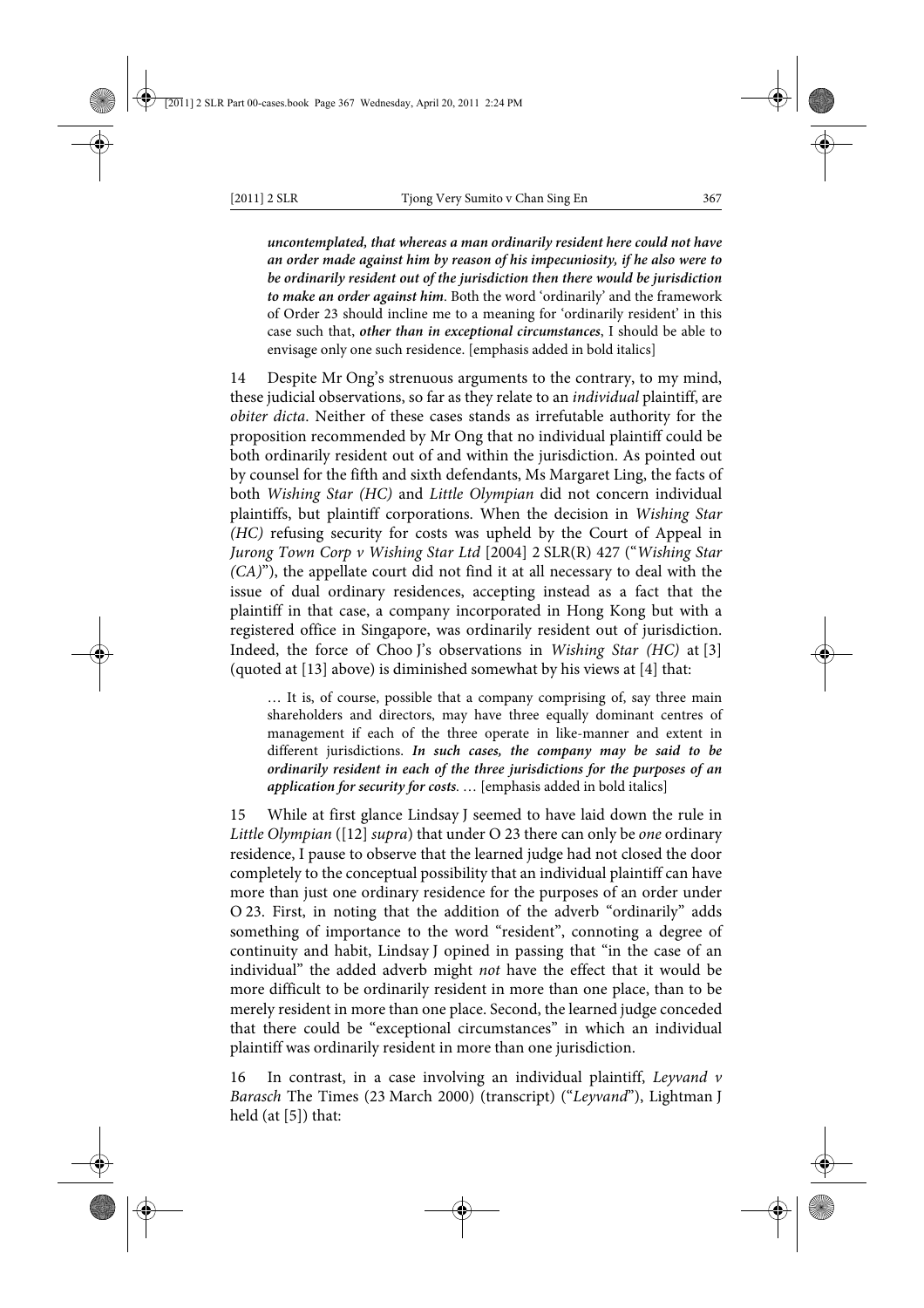The fact that the Claimant is ordinarily resident out of the jurisdiction confers on the Court jurisdiction to order him to provide security. *It is well established that a claimant may have two ordinary residences, one within the jurisdiction and one outside. The fact that a claimant who is ordinarily resident outside the jurisdiction is also ordinarily resident within the jurisdiction does not preclude the Court from ordering security*. For Order 23 confers jurisdiction to order security in the case of a claimant 'ordinarily resident out of the jurisdiction' and not in the case of a claimant 'not ordinarily resident within the jurisdiction'. … [emphasis added in bold italics]

In *Leyvand*, the claimant was an Israeli national who had his principal home in Israel; Lightman J held that he was ordinarily resident in Israel. The claimant in that case also had several real property assets in England: a home, an investment property and leases of offices he had used. While Lightman J held that the claimant had a substantial connection with England (being "plainly resident" there), the learned judge also held that it was unnecessary to decide whether he was *also ordinarily resident* in England; if it were necessary to do so, the learned judge would have held that the claimant was *also* ordinarily resident in England (see *Leyvand* at [8]). Overall, having regard to the claimant's long residence ("whether or not ordinary residence") and substantial assets in and his long connection with England, Lightman J held (at [8]) that it would not be just to require him to provide security for costs.

17 In an Australian case also dealing with an individual plaintiff, *Logue v Hansen Technologies Ltd* [2003] FCA 81 ("*Logue*") at [24], Weinberg J accepted Lightman J's suggestion in *Leyvand* that it may also be possible for a person to have two ordinary residences, one within the jurisdiction and one outside; in such a case the court has power to order security for costs. In *Logue*, ordering security for costs against the plaintiff, Weinberg J held that on balance the plaintiff had not formed a "settled purpose" to remain in Australia and was thus not ordinarily resident in Australia: were it not for the litigation in that case, the plaintiff would probably have gone to some other place where the prospects of employment for someone with his background would be significantly greater, even though he had ostensibly strong family connections in Australia.

18 In another more recent Australian case, *Corbett v Nguyen* [2008] NSWSC 1265 ("*Corbett*"), White J expressed the view (at [11]) that "[a] person may be resident and ordinarily resident in more than one place at a time", and there is jurisdiction to order security for costs against a plaintiff who is ordinarily resident *in* Australia even though such jurisdiction to do so is on the basis that the person is *also* ordinarily resident *outside* Australia. While White J held (at [21]) that the plaintiff in *Corbett* was held to be ordinarily resident in Vietnam, he was equally of the opinion (at [22]) that it "does not follow that the plaintiff has ceased to be resident, or ordinarily resident, in New South Wales".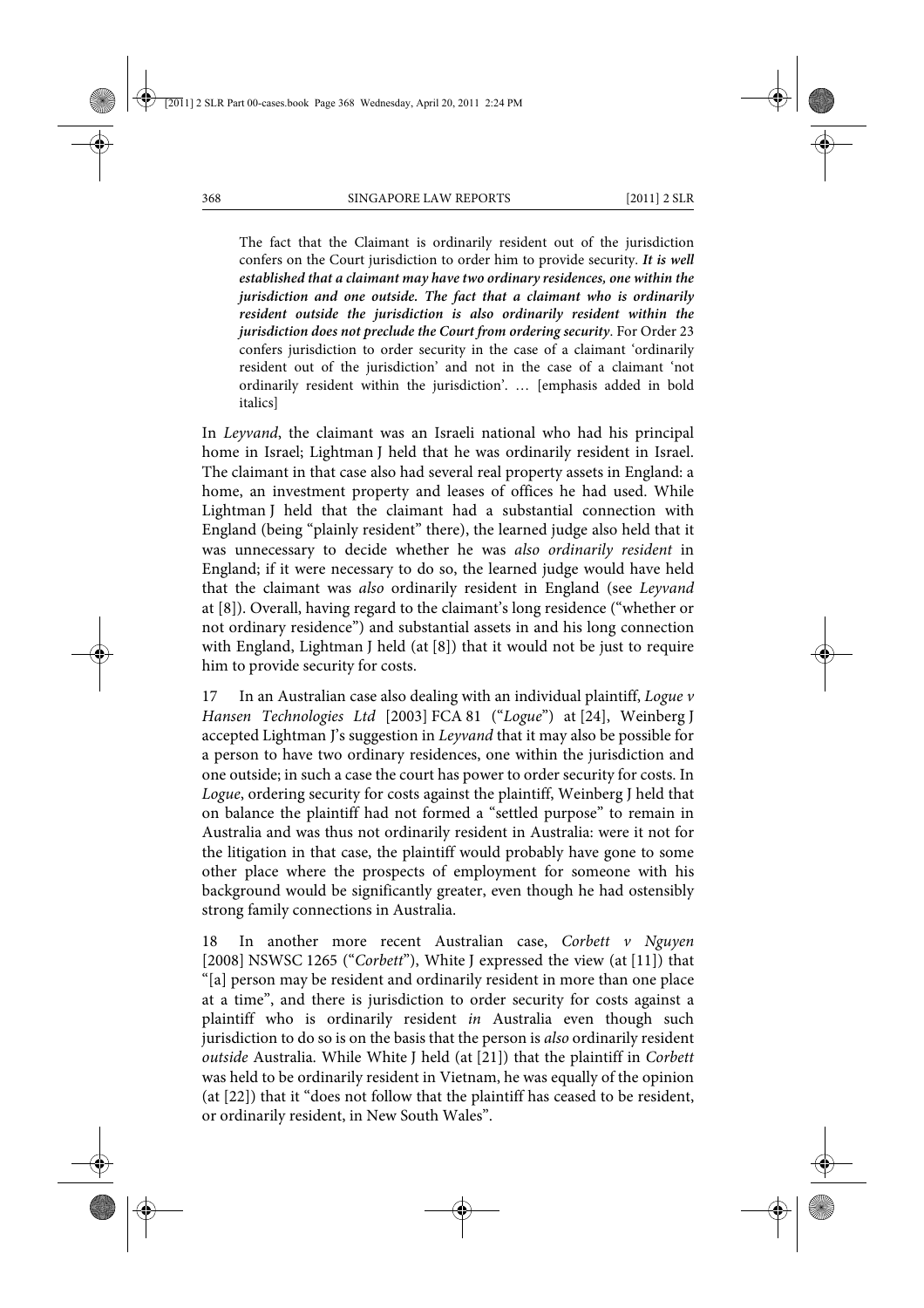19 On balance, therefore, I am of the view that the court is *not* precluded from finding that, for the purposes of ordering security for costs under O 23, an individual plaintiff is ordinarily resident out of, as well as within, the jurisdiction. Provided that the court finds that an individual plaintiff is ordinarily resident out of the jurisdiction, it is seised of jurisdiction to exercise its discretion to order security for costs against such a plaintiff, even though the plaintiff may also be ordinarily resident within the jurisdiction. Such an interpretation of O 23 would preserve the court's discretion to order security if it is just in all the circumstances to do so.

20 In *Wishing Star (CA* ([14] *supra*), the Court of Appeal preferred to reserve to the courts a wide discretion, holding that (at [14]):

It is settled law that it is not an inflexible or rigid rule that a plaintiff resident abroad should provide security for costs. The court has a *complete discretion* in the matter: see *Keary Developments Ltd v Tarmac Construction Ltd* [1995] 3 All ER 534. It seems to us that under r 1(1)(*a*), *once the pre-condition, namely, being 'ordinarily resident out of the jurisdiction', is satisfied, the court will consider all the circumstances to determine whether it is just that security should be ordered*. There is no presumption in favour of, or against, a grant. *The ultimate decision is in the discretion of the court, after balancing the competing factors*. No objective criteria can ever be laid down as to the weight any particular factor should be accorded. It would depend on the fact situation. Where the court is of the view that the circumstances are evenly balanced it would ordinarily be just to order security against a foreign plaintiff. [emphasis added in bold italics]

21 On the present facts, the objective evidence indicates that the plaintiffs are ordinarily resident in Indonesia as they appear to have adopted Indonesia voluntarily as a place of residence with a substantial degree of settled purpose, *ie*, for residential and business purposes. First, they own immovable property in Indonesia, consistently providing their Indonesian addresses in various documents pertaining to the Suit, including (a) the Deed of Incorporation of PT Deefu dated 12 December 2000, and (b) the 1st S&PA and the supplemental agreements thereto, dated between 2004 and 2006. The first plaintiff averred in an affidavit dated 28 April 2010 (at para 8) that the first defendant had procured the insertion of his Indonesian address in these documents and Mr Ong submitted that the first plaintiff could not read those documents as the latter is not well versed in English. Despite his averments to the contrary, I had doubts that as an experienced businessman he would have failed to at least have the documents explained to him, or that he would have failed to recognise that his Indonesian address was used on those documents. In any event, these explanations could not account for the use of his Indonesian address in other documents. For instance, both the first and third plaintiffs provided their Indonesian addresses when they registered themselves as directors of Venus International Productions Pte Ltd ("Venus Productions"), a company incorporated in Singapore. It bears noting that under ss 173(2)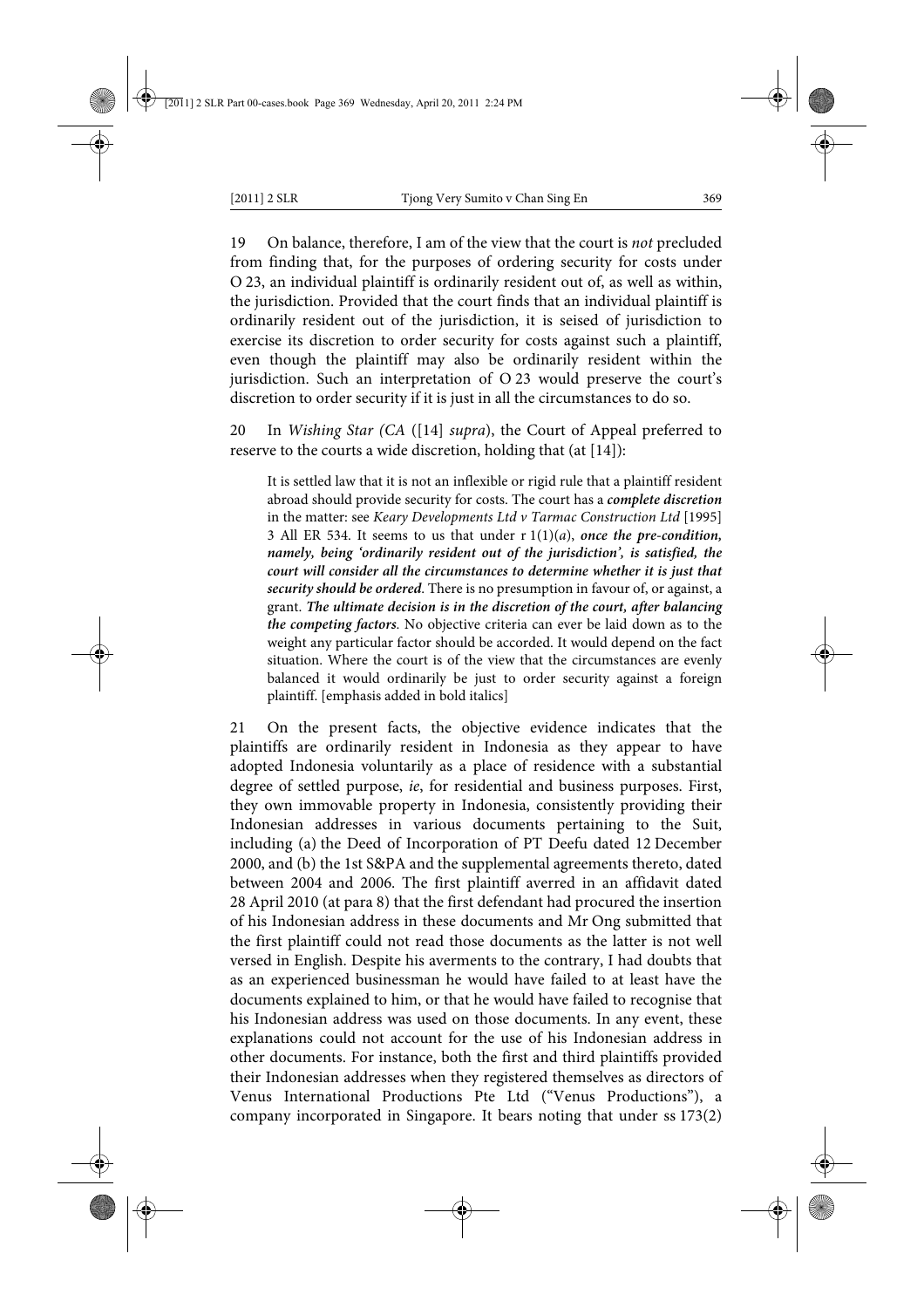and 173(6) of the Companies Act (Cap 50, 2006 Rev Ed) ("Companies Act"), a person is required to provide his "usual residential address" when he is registered as a director of a company. Moreover, in the writ of summons in Suit No 348 of 2008 against Antig ("the Antig Suit") (filed on 20 May 2008), and affidavits filed in relation thereto in July and August 2008, the plaintiffs also used their Indonesian addresses. These addresses are registered against their Indonesian identification documents. The first plaintiff also stated (in an affidavit dated 19 August 2010 at para 11) that he had provided an Indonesian address in the aforementioned documents as a "means of identification and for contact purposes". If he did not hold himself out as being ordinarily resident in Indonesia, there would scarcely have been any need to provide an Indonesian address for "contact purposes" in these relatively recent documents, particularly in the light of his averments in the same affidavit that he can be found at a Singapore address, *viz*, 19 Cairnhill Circle, #17-05 The Light Cairnhill ("The Light") (at para 7), and that he had set up a home in Singapore since 1995 (at para 6(i)).

22 Second, it is common ground that the first plaintiff has various businesses in Indonesia.

23 Third, by way of contrast, it is undisputed that none of the plaintiffs owns real property in Singapore, whereas the first plaintiff's wife and one of his daughters own a property at 8 Cairnhill Circle, #06-12 Cairnhill Crest, in Singapore (see first plaintiff's affidavit dated 28 April 2010 at para  $7(v)$ ).

24 Therefore, in my view, the pre-condition for the exercise of my discretion to order security for costs against the plaintiffs under O 23 r 1(1)(*a*) has been satisfied.

25 However, it does not follow that the first plaintiff could not also be found to be ordinarily resident in Singapore. While it was not strictly necessary for me to make any finding on whether the first plaintiff is also ordinarily resident in Singapore, having applied my mind to the objective evidence raised by Mr Ong as to the first plaintiff's substantial connections to Singapore, I came to the conclusion that he is also ordinarily resident in Singapore. First, it is clear that he has strong family ties here. His wife and three of his children are Singapore Permanent Residents, while one of his children is a Singapore citizen.

26 Second, I also accepted the first plaintiff's evidence that he has spent a considerable amount of time here in Singapore since 2007. In 2007 and 2008, he was in Singapore for a total of at least 250 days and 133 days respectively. On 29 July 2008, he obtained an employment pass from the Ministry of Manpower and was granted a multiple-journey visa. As such, it is not apparent from his passport how many days he was in Singapore from that time, although he stated (at para 6(iii) of his 19 August 2010 affidavit) that he was in Singapore for at least more than half a year in each of the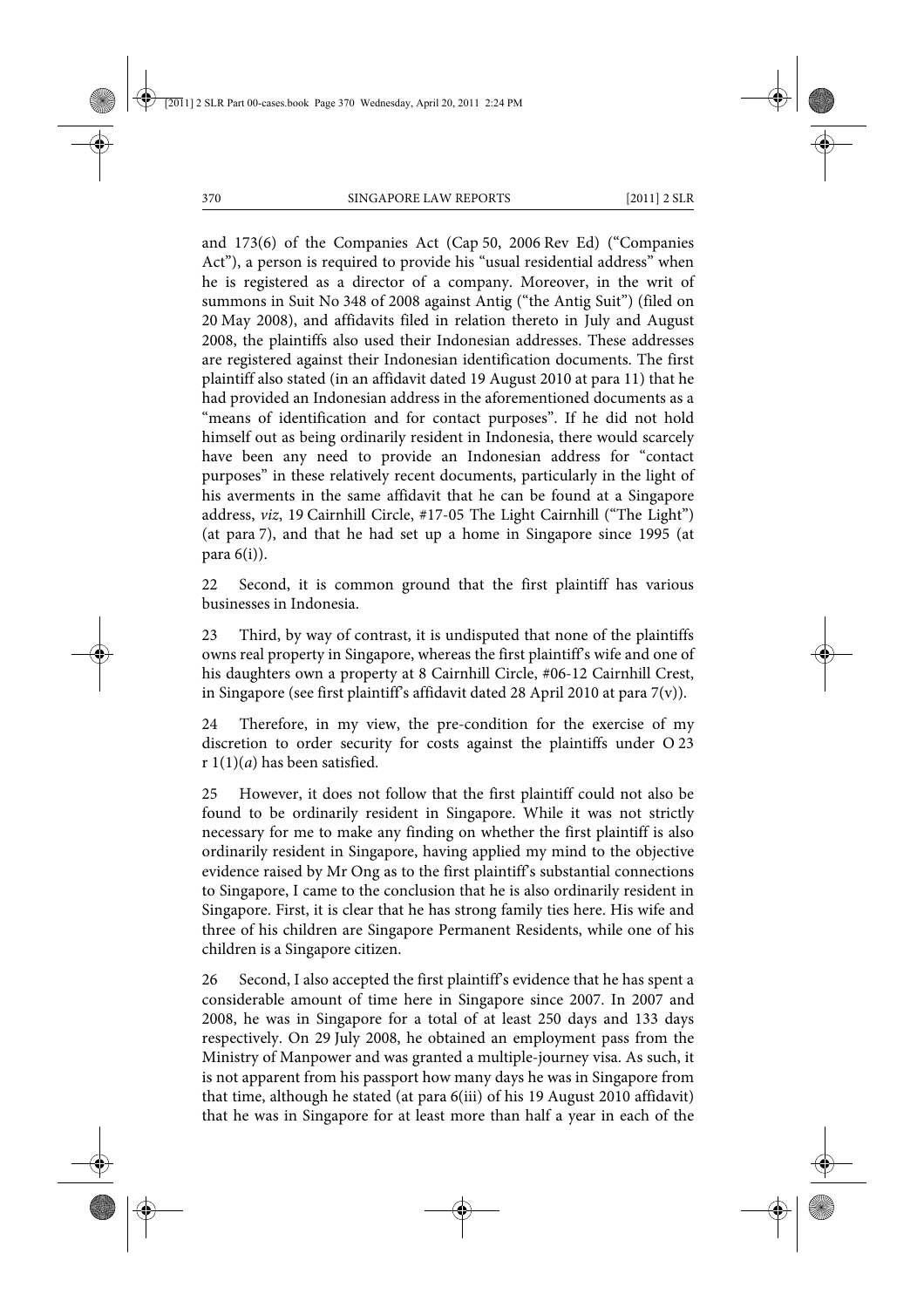years 2008 and 2009. When he is in Singapore, he lives with his family at their rented premises at The Light (see [21] above). This should be contrasted with the facts in *Logue* ([17] *supra*); the fact that while in Australia the applicant lived with his mother and step-father rather than with his partner (from whom he was estranged) and children diminished the weight normally accorded to the fact that he has a partner and children in Australia (see *Logue* at [36]).

27 Third, he has business interests here in Singapore, being the director and/or shareholder of two companies incorporated here, namely, Venus Productions (see [21] above) and Master Lube Singapore Pte Ltd ("Master Lube").

#### *Rationale for ordering security for costs against foreign-resident plaintiff*

28 Mr Ong further submitted in further arguments that even if a plaintiff can be held to be ordinarily resident both within and out of jurisdiction for the purposes of an order for security for costs against him, the rationale behind ordering such security indicates that in such a case no order for security should be made. He pointed to Quain J's dicta in *Raeburn v Andrews* (1874) LR 9 QB 118 ("*Raeburn v Andrews*") at 121 that:

The reason that a plaintiff resident abroad was compelled to give security for costs was because he was not in reach of our law to have process served on him, in the event of the defendant obtaining a judgment.

However, I note that immediately after stating that reason, Quain J held (at 121) that "[t]hat reason having now *ceased*, the old rule is abolished". Both Blackburn and Archibald JJ (at 120 and 121 respectively) agreed that that reason for ordering security for costs against a plaintiff resident abroad (in so far as Scotland was concerned) had ceased as a result of the enactment of the Judgments Extension Act 1868 which made judgments of the superior courts of England, Scotland and Ireland mutually registrable and enforceable on the production of a certificate of the court where the judgment was obtained. In *Wilson Vehicle Distributions Ltd v The Colt Car Co Ltd* [1984] BCLC 93, Bingham J observed (at 94) that prior to that enactment:

… Security was ordered because of the *difficulty and delay of enforcing orders for costs in foreign jurisdictions* and for this purpose England, Ireland and Scotland were independent jurisdictions and accordingly foreign to each other. [emphasis added in bold italics]

29 Mr Ong also referred me to Millett J's observations in *DSQ Property Co Ltd v Lotus Cars Ltd* [1987] 1 WLR 127 ("*DSQ Property*") at 131:

In my view the true ratio of *Raeburn v. Andrews* proceeds upon the straightforward principle that irrelevant circumstances should be ignored, and that plaintiffs in similar circumstances should be similarly treated. Where the plaintiff is an individual, with or without means, his residence in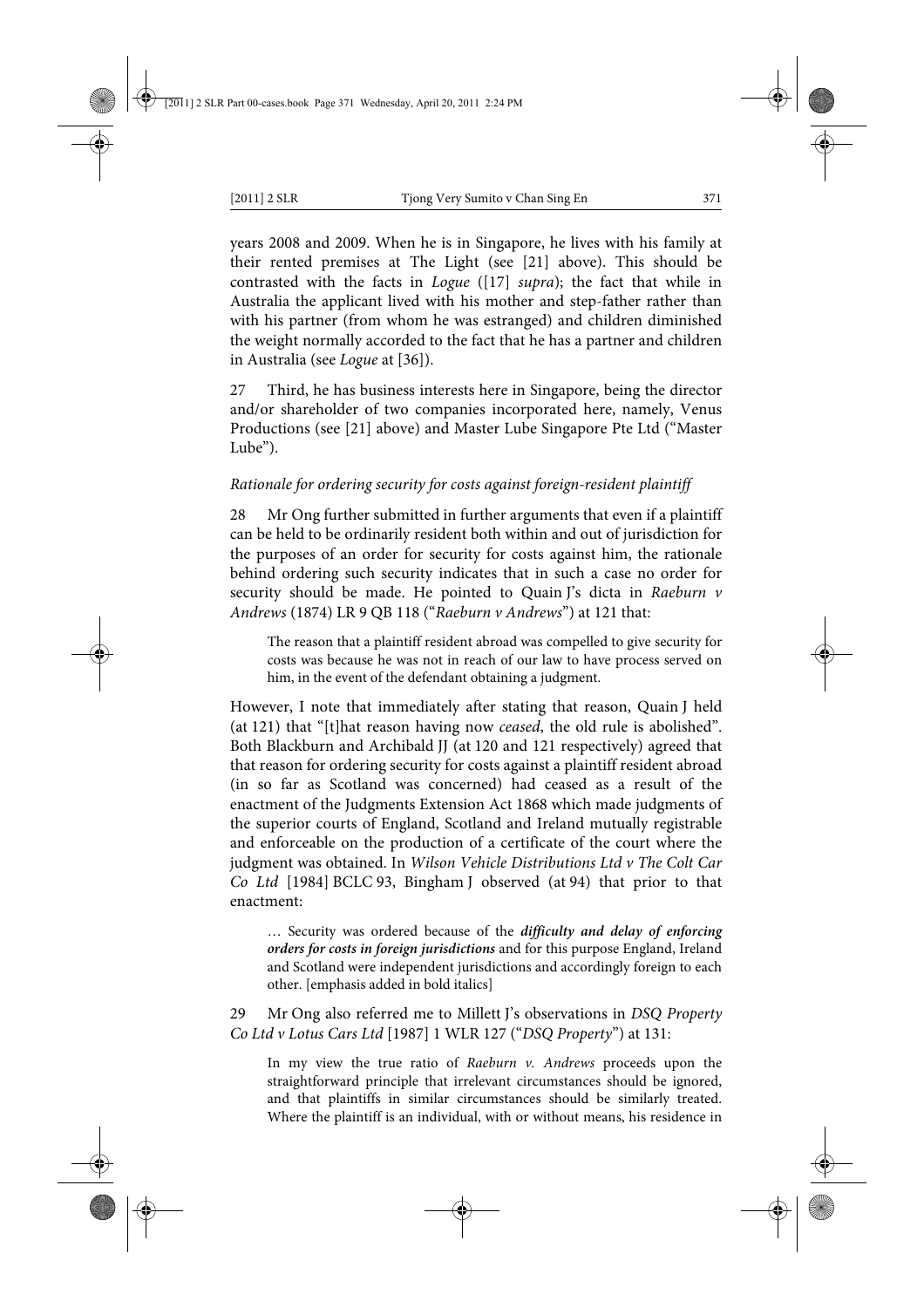Scotland or Northern Ireland is irrelevant. *He is resident within the reach of our process, and security should not be ordered against him any more than it would be ordered against an individual plaintiff resident in England. In my view that is still the law*. [emphasis added in bold italics]

30 It is important to set Millett J's words in context. The learned judge was dealing with an application for security for costs against an insolvent plaintiff company incorporated in Northern Ireland. As the relevant companies legislation (*in pari materia* with s 388(1) of our Companies Act permitting applications for security for costs against plaintiff companies) applied only within Great Britain (thus excluding Northern Ireland from its reach), the defendants there had to apply for security for costs under the Rules of the Supreme Court ("RSC") O 23 r 1(1) (identical to our O 23 r 1(1)). There was no doubt in *DSQ Property* that the plaintiff company was incorporated in Northern Ireland, *ie*, outside England and Wales, outside the jurisdiction for the purposes of an RSC O 23 application. The question was whether the holding in *Raeburn v Andrews* that as a result of the Judgments Extension Act 1868 an individual plaintiff resident in Scotland was not required to provide security for costs applied to the facts in *DSQ Property* to preclude an order for security for costs against the plaintiff there. In Millett J's judgment *Raeburn v Andrews* had no such effect; it had no application to a plaintiff which was an insolvent company with limited liability (see *DSQ Property* at 131).

31 To my mind, Millett J's observations (quoted in [29] above) do not apply to the present facts. First, *DSQ Property* in fact concerned an insolvent company incorporated in Northern Ireland, not an individual plaintiff. Thus, the learned judge's comments with regard to an individual plaintiff are strictly *obiter*. Whatever his views were as regards the "true ratio" of *Raeburn v Andrews*, he was equally of the view that that case did not apply to the facts before him. Second, it is also clear that his comments did not pertain to the factual scenario of an individual plaintiff being ordinarily resident in more than one jurisdiction. In that passage quoted at [29] above, Millett J was comparing one plaintiff resident in Scotland or Northern Ireland with another plaintiff resident in England; both were resident within the jurisdiction and equally within the reach of the English courts. He had clearly not applied his mind to the possibility of an individual plaintiff being ordinarily resident both within and out of the jurisdiction; and he would have had little reason to so apply his mind since there was no dispute that the plaintiff he was concerned with in that case was obviously only resident in one jurisdiction.

32 Furthermore, Millett J was not prepared to hold that the rule laid down in *Raeburn v Andrews* ([28] *supra*) has "survived as an inflexible rule of practice after the introduction of the present Rules of the Supreme Court in 1964"; rather, he was of the view that in fact, RSC O 23 which was introduced under statutory authority had "*significantly changed* the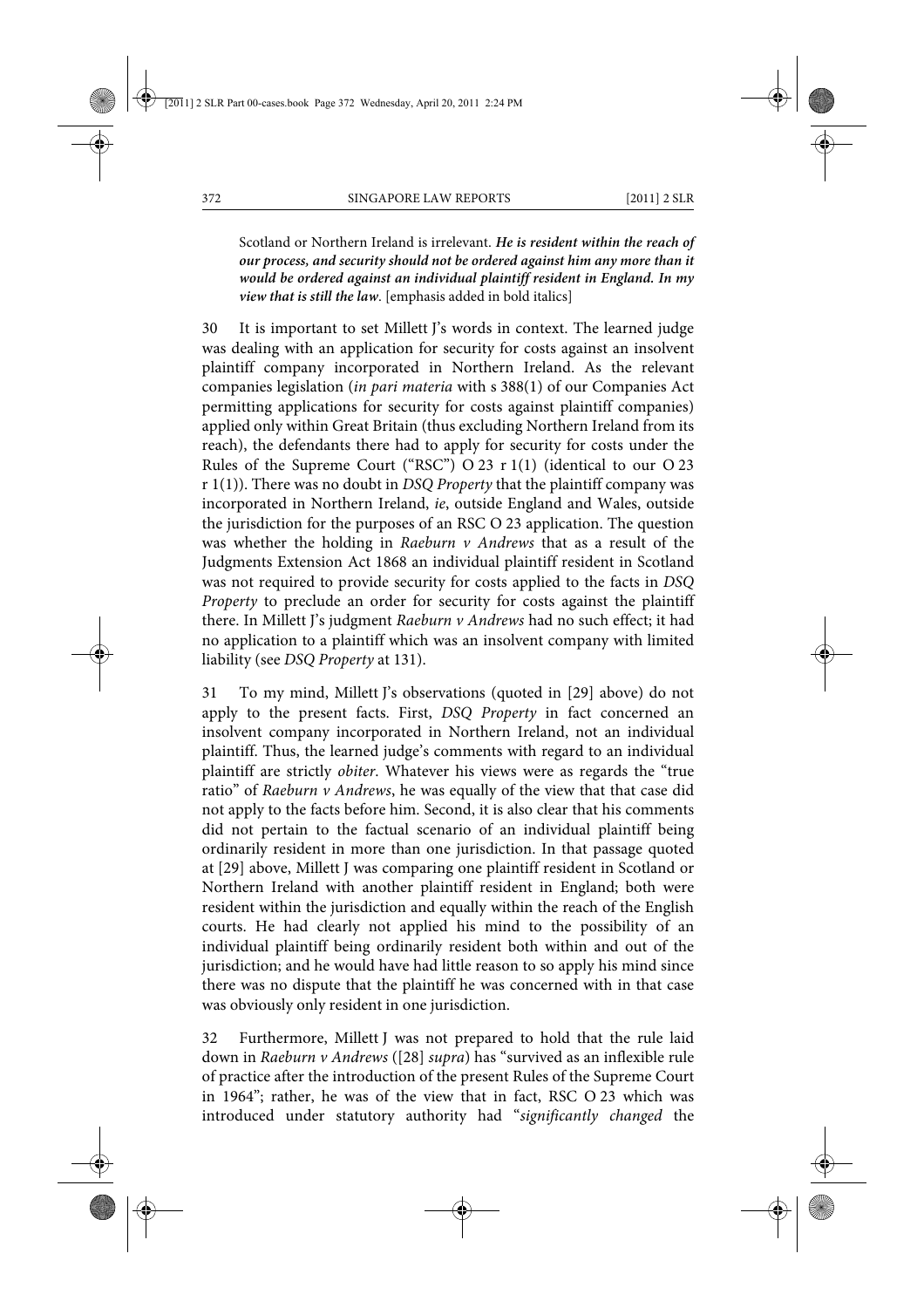previous practice", conferring on the court a "*general discretion* to order security in the prescribed cases 'if, having regard to all the circumstances of the case, the court thinks it just to do so'" [emphasis added] (see *DSQ Property* at 132–133). Therefore, security is no longer ordered against a foreign resident as a matter of course. This proposition was declared to be "settled law" by the Court of Appeal in *Wishing Star (CA)* at [14] (see [20] above).

33 If the court has *no* discretion to order security against a plaintiff resident within the jurisdiction on the basis that he was amenable to the process of the court, then surely on that reasoning *every* plaintiff who is resident *out of* the jurisdiction should be made to provide security since such a plaintiff would *not* be amenable to the process of the court. Yet, it is settled law that no such inflexible rule is applied rigidly to every plaintiff ordinarily resident abroad. In my view, amenability to the process of the court in Singapore should not be the "be all and end all" of the decision whether or not to order security for costs.

34 In *Ooi Ching Ling Shirley v Just Gems Inc* [2002] 2 SLR(R) 738, the Court of Appeal stated the rationale for ordering security for costs against a plaintiff ordinarily resident abroad in the following terms (at [27]):

… The whole point of ordering a foreign plaintiff or appellant to furnish security is to ensure that a fund would be available within the jurisdiction of this court against which the successful defendant or respondent could enforce the judgment for costs: see *Porzelack KG v Porzelack (UK) Ltd* [1987] 1 WLR 420 at 422. Without such further security there is a real risk that JGI [*ie*, the respondent] could be left with a costs order which would be unenforceable or only enforceable with great difficulty and expense, plus delay.

The rationale stated in this manner does not, in my view, preclude a plaintiff who has been found to be ordinarily resident out of the jurisdiction from being ordered to furnish security, simply because he has also been found to be ordinarily resident within the jurisdiction. The fact of his ordinary residence within the jurisdiction does not say anything about the ease of enforcement of a costs order against him, particularly where he has also been found to be ordinarily resident abroad. In the case of an individual plaintiff ordinarily resident *only* within the jurisdiction, I agree that the court would have no jurisdiction under O 23 to order security for costs against him; the defendant would have to take him as he is. Additionally, where the plaintiff is a natural person, public policy leans much more towards encouraging access to the courts (see *Ong Jane Rebecca v Pricewaterhousecoopers* [2009] 2 SLR(R) 796 ("*Ong Jane Rebecca*") at [30]). However, even if the plaintiff is ordinarily resident within the jurisdiction, where he is also ordinarily resident *out of* the jurisdiction, there is still the attendant risk that the defendant may be left with a costs order which would be "unenforceable or only enforceable with great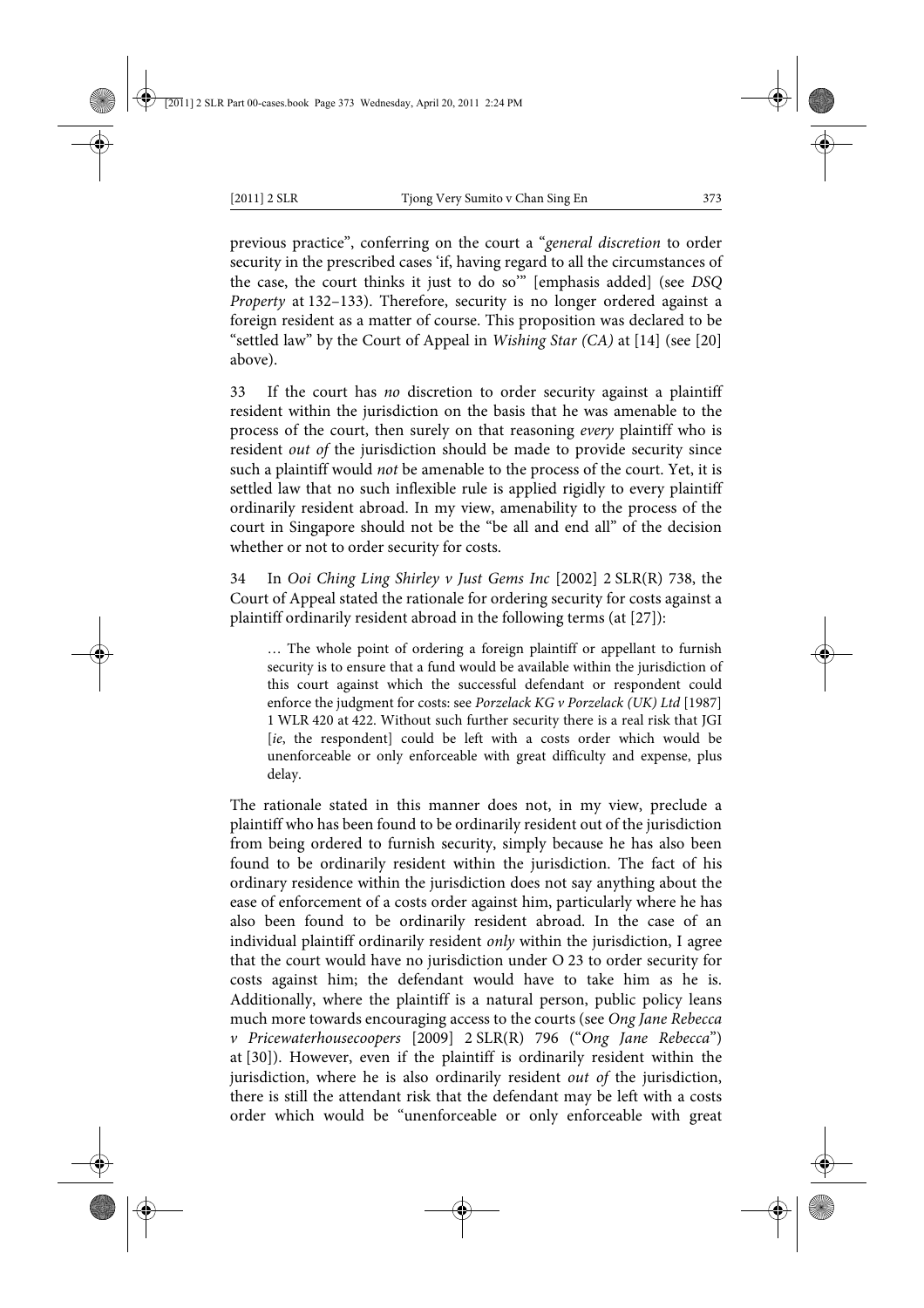difficulty and expense, plus delay", for example, if he has no substantial assets in Singapore and retreats to the other ordinary residence outside the jurisdiction. Therefore, in a case where a plaintiff has dual ordinary residences, the court should retain its unfettered discretion to consider whether, in *all* the circumstances of the case including of course the fact that the plaintiff is also ordinarily resident within the jurisdiction, it is *just* to order security for costs against the plaintiff. In this regard, I echo Lightman J's words in *Leyvand* ([16] *supra* at [6]): "the simple and single criterion for ordering security is what is just in the circumstances of the particular case".

35 Having found that the plaintiffs are ordinarily resident out of the jurisdiction and dealt with the purported impediments to the exercise of my discretion under O 23 r 1(1), I turn now to considering whether it is just in all the circumstances of the case to order security for costs against the plaintiffs. At this juncture I note that there is no need for me to make any finding under O 23 r  $1(1)(b)$  on whether the second and third plaintiffs are nominal plaintiffs who will be unable to pay the costs of the defendants if ordered to do so as I may exercise my discretion under r 1(1)(*a*).

# *Just in all the circumstances to order security for costs*

36 In *Wishing Star (CA)* ([14] *supra*), the Court of Appeal held (at [14]) that where the circumstances are "evenly balanced" it would "ordinarily be just" to order security against a foreign plaintiff, citing with approval the following comments by Browne-Wilkinson VC in *Porzelack KG v Porzelack (UK) Ltd* [1987] 1 WLR 420 ("*Porzelack*") at 423:

Under R.S.C., Ord 23, r 1(1)(*a*) it seems to be that I have an entirely general discretion either to award or refuse security, having regard to all the circumstances of the case. However, it is clear on the authorities that, if other matters are equal, it is normally just to exercise that discretion by ordering security against a non-resident plaintiff. The question is what, in all the circumstances of the case, is the just answer.

# *Assets in Singapore*

37 This general position should be balanced against Lightman J's perspicacious observations in *Leyvand* that (at [5]):

… the connection of the claimant with this country is of course relevant to the exercise of discretion, and *the closer the connection, the greater the relevance*. If the claimant has an established home and is resident here, security may *rarely* **be required;** *if the claimant has an established home and is ordinarily resident here an order for security may even more rarely be ordered*. [emphasis added]

As I have noted at [25] to [27] above, the first plaintiff has close connections with Singapore. He has an established home here at The Light where he lives with his family whenever he is here. He also owns shares in two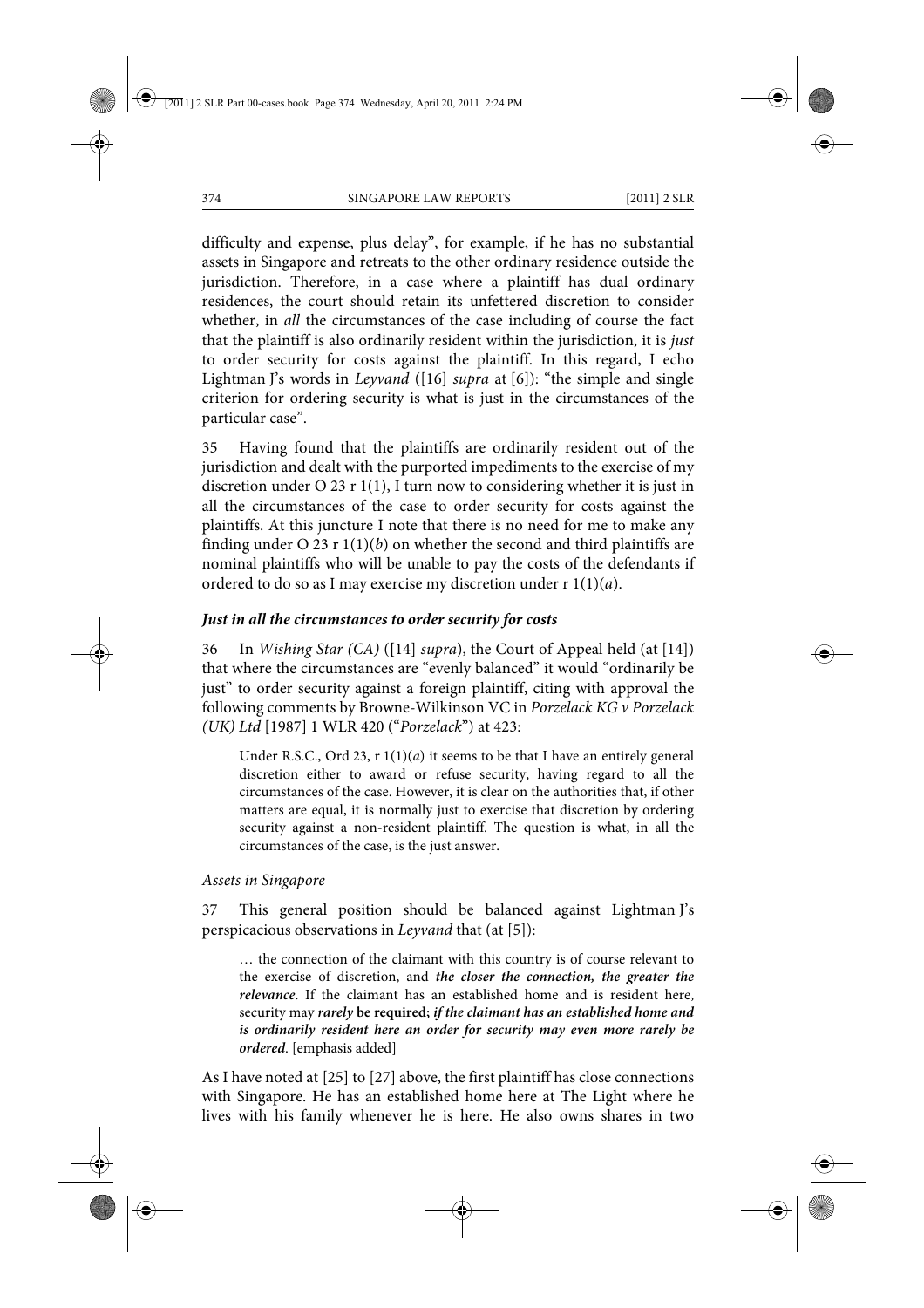companies incorporated in Singapore, *viz*, Venus Productions and Master Lube, and is also a director of Venus Productions.

38 However, he does not own any substantial property of a fixed and permanent nature. Security will not usually be required from a person permanently residing out of the jurisdiction if he has substantial property, whether real or personal, within it, but the property should be of a fixed and permanent nature, which can certainly be available for costs (see *White Book* ([19] *supra*) at para 23/3/11). It is beyond dispute that the first plaintiff does not own any fixed property in Singapore. While his wife and daughter own property here, they are not parties to this action and it is not their assets against which the defendants are able to enforce any costs order in their favour. Moreover, doubts have been raised as to the value of the shares that the first plaintiff owns in Venus Productions and Master Lube.

39 I note also that the second and third plaintiffs have not provided a shred of evidence as to their assets in Singapore. Therefore, it does not appear that the plaintiffs own any assets of substance in Singapore against which costs orders in the defendants' favour can be enforced.

# *Relative strengths of parties' cases*

40 Apart from the existence of fixed and permanent assets within the jurisdiction, other pertinent factors to consider include whether the plaintiff's claim is *bona fide*, has a reasonably good prospect of success, and whether the application for security was being used oppressively with a view to stifling a genuine claim (see [10] above).

41 The assessment of the plaintiff's likelihood of success should not entail a detailed examination of the merits of the plaintiff's case. In *Porzelack* ([36] *supra*), in response to parties' seeking to investigate in considerable detail the likelihood or otherwise of success in the action, Browne-Wilkinson VC expressed the view (at 423) that:

I do not think that is a right course to adopt on an application for security for costs. The decision is necessarily made at an interlocutory stage on inadequate material and without any hearing of the evidence. A detailed examination of the possibilities of success or failure merely blows the case up into a large interlocutory hearing involving great expenditure of both money and time.

I agree.

42 At first blush that one principal ground of the plaintiffs' claim is *non est factum* does not inspire confidence that the first plaintiff will succeed. It would be reasonable for one to entertain doubts as to a seasoned businessman's claim that he had signed several sale and purchase agreements for shares without ascertaining the true consequences and effect of those agreements. The plaintiffs had commenced the Antig Suit (see [21] above) in May 2008 against Antig to restrain Antig from effecting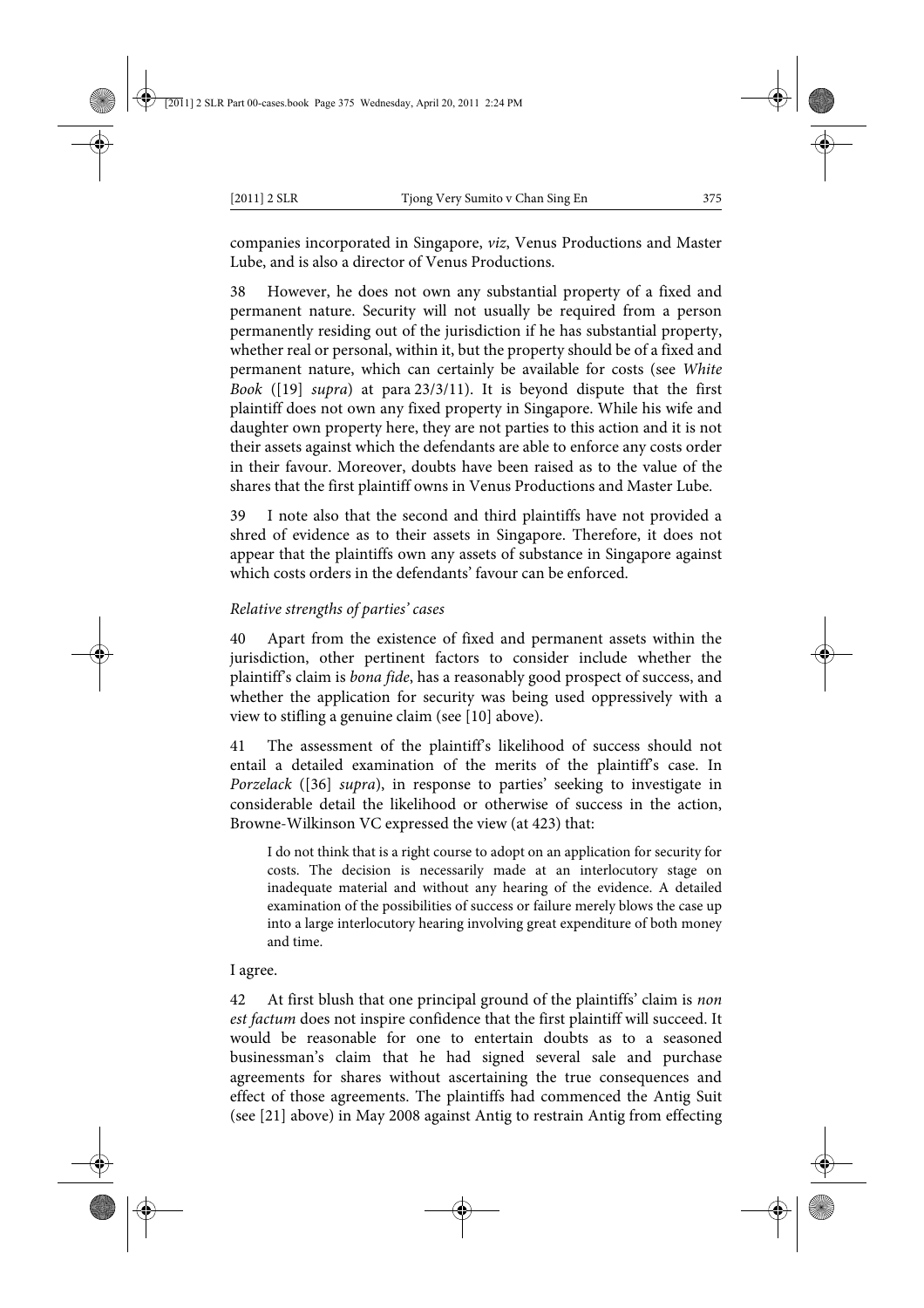payment of US\$3.7m (which, under the 1st S&PA was due for payment in June 2008) to any party other than the plaintiffs. I note that even though the court proceedings in the Antig Suit were ultimately stayed in favour of arbitration by the Court of Appeal on 2 February 2009, the plaintiffs did not commence any arbitration proceedings against Antig. If the plaintiffs had a strong case against Antig, I would have expected them to proceed to arbitration post haste. Instead, the plaintiffs filed the present Suit on 8 February 2010, slightly more than a year after the Court of Appeal had stayed the Antig Suit in favour of arbitration, claiming that, *inter alia*, that sum of US\$3.7m – part of the US\$12m that had been wrongfully paid out to the second and fourth defendants – had been received by the second defendant in November 2007.

43 However, the defence that the plaintiffs owed the second and fourth defendants money for which reason part of the sale proceeds of the 1st S&PA were directed to be paid to them is equally implausible. To date, the defendants have not produced credible documentary evidence supporting their claims of such debts owed to them by the plaintiffs.

44 On the same day that the plaintiffs filed the present Suit, they obtained an *ex parte Mareva* injunction against the first to ninth defendants. On 17 March 2010, Steven Chong JC set aside the *Mareva* injunction primarily on the basis of the delay on the plaintiffs' part in applying for the injunction: see Chong JC's oral judgment in Suit No 89 of 2010 (Summonses Nos 852, 869, 888 and 923 of 2010) dated 17 March 2010. He was also of the view that the shareholders' circular adduced by the second and fourth defendants to explain the payment of part of the purchase price to them was (at [11]):

... intended to create at least a misleading if not a false impression that the 2<sup>nd</sup> and 4th Defendants were entitled to receive part of the purchase price under the [1st S&PA] because the Plaintiffs were indebted to them. This is one of the troubling features in this case.

Before Chong JC, counsel for the first defendant accepted that the statement in the shareholders' circular was incorrect. Chong JC's concerns as to the merits of the defendants' case were reinforced by the fact that the fifth defendant had produced a Credit Agreement ostensibly to support the existence of the debt owed by the plaintiffs, which agreement in his opinion raised more doubts about the purported debt than supported it. Thus, even though Chong JC was satisfied that the plaintiffs had a good arguable case when he granted the *Mareva* injunction, he noted in his 17 March 2010 oral judgment (at [17]) that there were "troubling features on both sides of the dispute" and numerous issues in both the plaintiffs' claim and the defence in the Suit that remained unresolved.

45 I agree with Chong JC's view that there were doubts as to both the plaintiffs' claim and the defence. In such a situation where the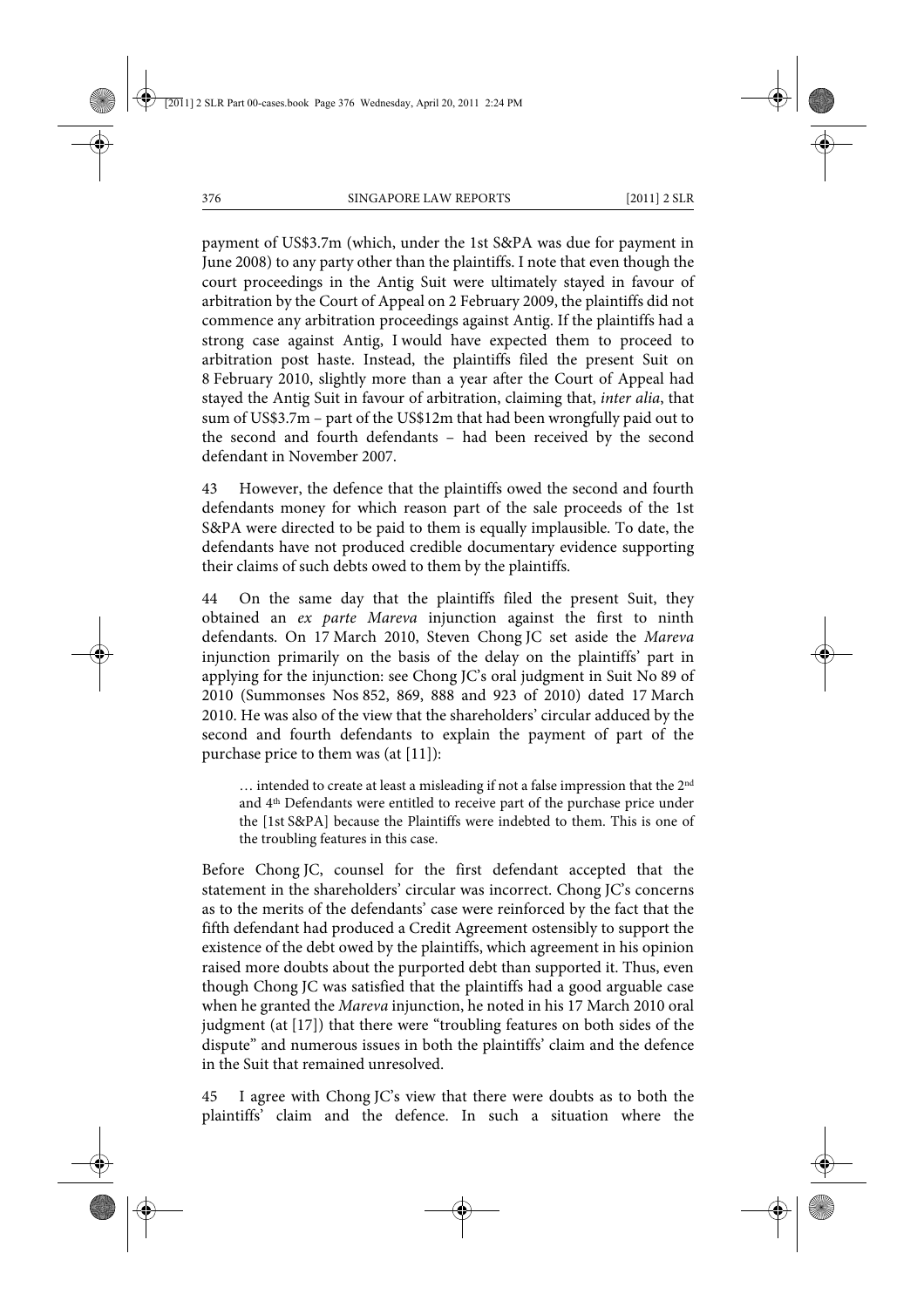circumstances are so evenly balanced, the plaintiffs' lack of substantial assets in Singapore would ordinarily make it just to order security for costs against them, provided that such an order would not oppressively stifle their claim.

# *Oppressiveness of application for security for costs*

46 Before the court refuses to order security on the ground that it would unfairly stifle any claim, it has to be satisfied that the plaintiff concerned does not have the ability to provide the security (see *Ong Jane Rebecca* ([34] *supra*) at [33]). The onus is on the plaintiff to show that he does not have the ability to provide security, and that this inability would unfairly stifle his claim. While it was submitted on the plaintiffs' behalf that asking for security for costs was just an attempt to stifle their claim, they have not given any credible evidence to back that bare assertion. Indeed, at the hearing of further arguments, Mr Ong conceded that while his clients had the ability to provide the security ordered here in favour of the first, fifth and sixth defendants, his concern was that if all the other defendants applied similarly for security for costs, the total amount of security to be provided in such event would result in their claim being stifled. I take on board that likelihood. Should it transpire that the other defendants similarly apply for security for costs against the plaintiffs, I direct that their applications be fixed before me. Each application should be considered separately, and the likelihood of stifling of the plaintiffs' claims should be assessed separately in each application.

#### **Conclusion**

47 Overall, I find that it is just in all the circumstances of the case that the plaintiffs should provide some security. Moreover, I note that the amount of security awarded is in the complete discretion of the court, which will fix such sum as it thinks just, having regard to all the circumstances of the case (see, *eg*, *Sumio Sakata v Fuminori Paul Naruse* [2004] SGHC 102 at [7]). While counsel for the fifth and sixth defendants have given indications of the amount of work that has been done to date in respect of the Suit, they have not provided indications of the costs incurred by their clients for the work done thus far.

# 48 Therefore, I order as follows:

(a) In relation to Sum 2961/2010, the application is allowed. The plaintiffs' claims against the fifth and sixth defendants in the Suit are stayed without further order until the plaintiffs provide security for the costs of the fifth and sixth defendants in the Suit, for up to and including the date ordered by the court for the plaintiffs and defendants to file their lists of documents in this Suit, by paying into court, or providing a banker's guarantee in favour of the fifth and sixth defendants (to the reasonable satisfaction of the fifth and sixth